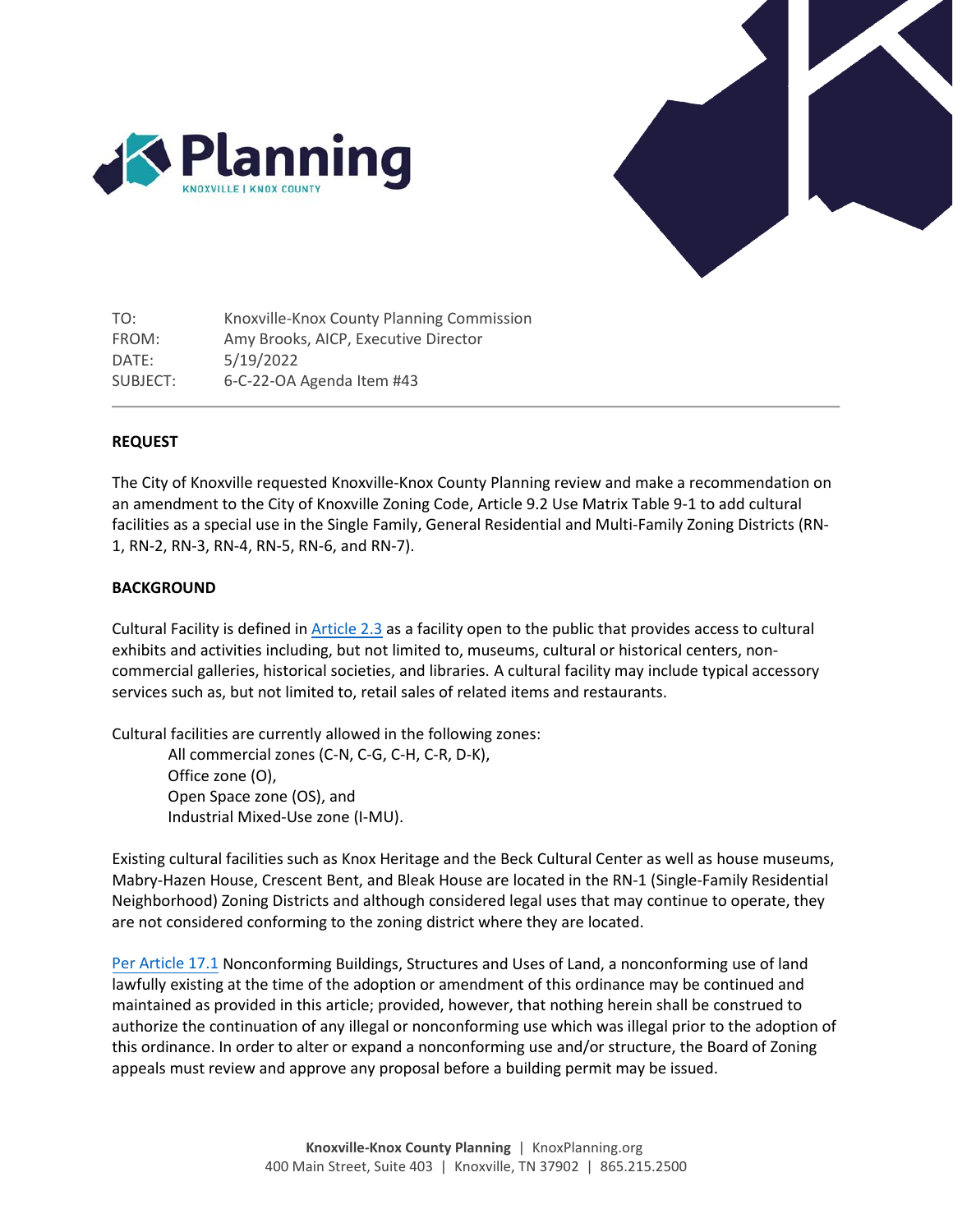#### **ANALYSIS**

Allowing cultural facilities as a special use will provide an avenue for existing facilities to make improvements to their properties without requesting a rezoning or going through the Board of Zoning appeals process. The special use process requires a public meeting and will ensure that any expansion of an existing cultural facility or proposed new facility in any of the RN zoning districts will be evaluated for compatibility with the surrounding uses.

#### **RECOMMENDATION**

Staff recommends approval of an amendment to the Knoxville City Code, Appendix B, Zoning Code, Article 9.2 Use Matrix Table 9-1 to add Cultural Facility as a special use in the following zoning districts: RN-1, RN-2, RN-3, RN-4, RN-5, RN-6, RN-7.

Exhibit 1: Proposed amendment to Article 9.2 Use Matrix Table 9-1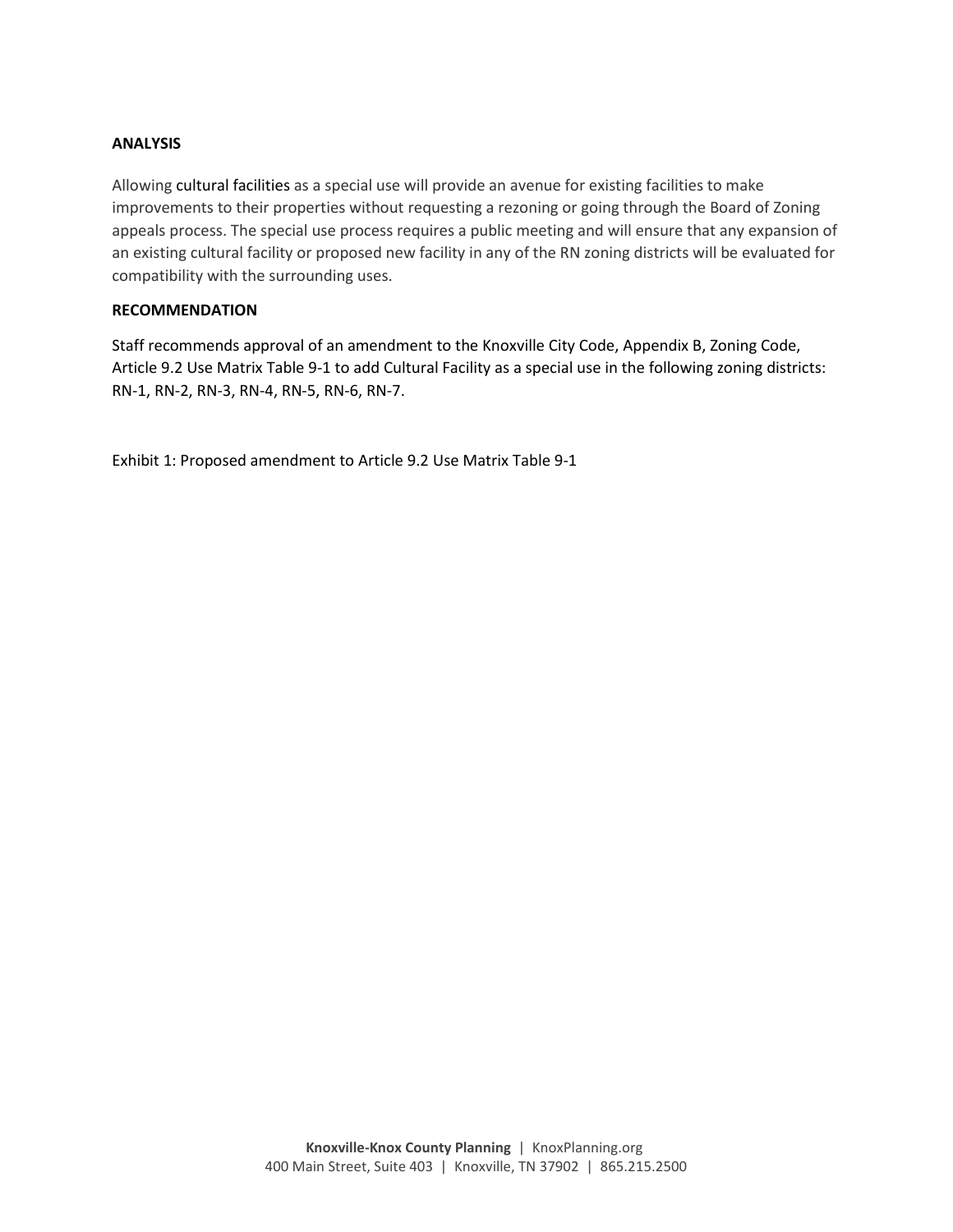| <b>PRINCIPAL USE</b>                  | EN | RN-<br>$\mathbf{1}$ | RN-<br>$\overline{2}$ | RN-<br>3 | RN-<br>$\overline{4}$ | RN-<br>5 | RN-<br>$6\phantom{1}$ | RN-<br>$\overline{7}$ | $\mathsf{C}\text{-}$<br>$\mathsf{N}$ | $\mathsf{C}\text{-}$<br>G | $\mathsf{C}\text{-}$<br>H | $C -$<br>$\mathsf{R}$ | DK      | $\mathsf{o}$ | OP | $\vdash$<br>MU | $\mathbf{I}$<br>RD | $\left  \cdot \right $<br>G | $\left  \cdot \right $<br>H | AG | <b>INST</b> | <b>OS</b> | <b>NA</b> | <b>USE</b><br>STAN-<br><b>DARD</b><br>(Section) |
|---------------------------------------|----|---------------------|-----------------------|----------|-----------------------|----------|-----------------------|-----------------------|--------------------------------------|---------------------------|---------------------------|-----------------------|---------|--------------|----|----------------|--------------------|-----------------------------|-----------------------------|----|-------------|-----------|-----------|-------------------------------------------------|
| Agriculture                           |    |                     |                       |          |                       |          |                       |                       |                                      |                           |                           |                       |         |              |    |                |                    |                             |                             | P  | P           |           |           |                                                 |
| Airport                               |    |                     |                       |          |                       |          |                       |                       |                                      |                           |                           |                       |         |              |    |                |                    |                             | P                           |    | $\mathsf S$ |           |           | 9.3.7                                           |
| Alternative Correctional<br>Facility  |    |                     |                       |          |                       |          |                       |                       |                                      |                           | $\mathsf S$               |                       |         |              |    |                |                    |                             |                             |    |             |           |           |                                                 |
| Amusement Facility-<br>Indoor         |    |                     |                       |          |                       |          |                       |                       |                                      | P                         | P                         | $\sf P$               | P       |              |    | P              |                    |                             |                             |    |             |           |           |                                                 |
| Amusement Facility-<br>Outdoor        |    |                     |                       |          |                       |          |                       |                       |                                      |                           | P                         | $\sf P$               |         |              |    | $\mathsf{S}$   |                    |                             |                             |    |             |           |           |                                                 |
| Animal Care Facility-<br>Large Animal |    |                     |                       |          |                       |          |                       |                       |                                      |                           |                           |                       |         |              |    |                |                    |                             |                             | P  | P           |           |           |                                                 |
| Animal Care Facility-<br>Small Animal |    |                     |                       |          |                       |          |                       |                       | P                                    | $\sf P$                   | $\mathsf{P}$              | $\sf P$               | $\sf S$ | $\mathsf S$  |    | P              |                    |                             |                             | P  | $\sf P$     |           |           | 9.3.A1                                          |
| Animal Breeder                        |    |                     |                       |          |                       |          |                       |                       |                                      |                           |                           |                       |         |              |    |                |                    |                             |                             | P  |             |           |           | 9.3.A1                                          |
| Art Gallery                           |    |                     |                       |          |                       |          |                       |                       | P                                    | P                         | P                         | ${\sf P}$             | P       |              |    | P.             |                    |                             |                             |    |             |           |           |                                                 |
| Arts and Fitness Studio               |    |                     |                       |          |                       |          |                       |                       | P                                    | P                         | P                         | P                     | P       | P            | S  | P              | $\sf S$            |                             |                             |    |             |           |           |                                                 |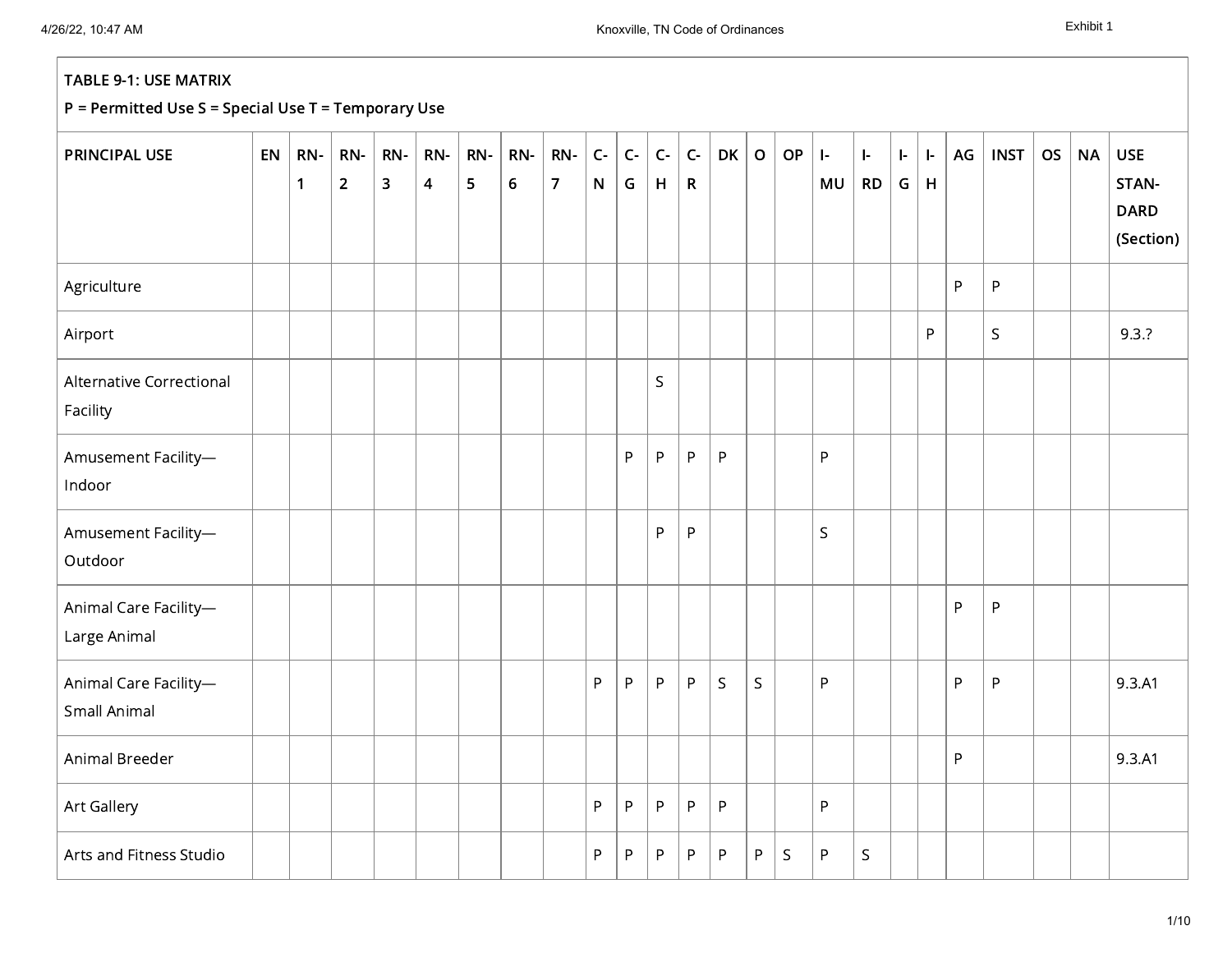| <b>PRINCIPAL USE</b>                      | EN | RN-<br>$\mathbf{1}$ | RN-<br>$\overline{2}$ | RN-<br>$\overline{\mathbf{3}}$ | RN-<br>$\overline{\mathbf{4}}$ | RN-<br>5 | RN-<br>$\boldsymbol{6}$ | RN-<br>$\overline{7}$ | $C -$<br>${\sf N}$ | $C-$<br>G   | $C -$<br>H  | $C -$<br>$\mathsf{R}$ | <b>DK</b> | $\mathbf O$ | <b>OP</b> | $\vdash$<br>MU | $\vert$ -<br><b>RD</b> | $\left  \cdot \right $<br>G | ŀ.<br>$\mathsf H$ | AG           | <b>INST</b> | <b>OS</b>    | <b>NA</b> | <b>USE</b><br>STAN-<br><b>DARD</b><br>(Section) |
|-------------------------------------------|----|---------------------|-----------------------|--------------------------------|--------------------------------|----------|-------------------------|-----------------------|--------------------|-------------|-------------|-----------------------|-----------|-------------|-----------|----------------|------------------------|-----------------------------|-------------------|--------------|-------------|--------------|-----------|-------------------------------------------------|
| Bed and Breakfast                         | P  | ${\sf P}$           | ${\sf P}$             | P                              |                                |          |                         |                       |                    |             |             |                       |           |             |           |                |                        |                             |                   | P            |             |              |           | 9.3.B                                           |
| <b>Body Modification</b><br>Establishment |    |                     |                       |                                |                                |          |                         |                       | $\mathsf{S}$       | P.          | $\sf P$     | P                     | ${\sf P}$ |             |           | P              |                        |                             |                   |              |             |              |           |                                                 |
| Broadcasting Facility-<br>With Antennae   |    |                     |                       |                                |                                |          |                         |                       |                    |             |             |                       |           |             | P         |                | P                      | P                           | $\mathsf{P}$      |              | P           |              |           |                                                 |
| Broadcasting Facility-No<br>Antennae      |    |                     |                       |                                |                                |          |                         |                       | P                  | P           | P           | P                     | ${\sf P}$ | P           | P         | P              | P                      |                             |                   |              | P           |              |           |                                                 |
| Campground                                |    |                     |                       |                                |                                |          |                         |                       |                    |             |             |                       |           |             |           |                |                        |                             |                   | $\mathsf{S}$ |             | P            |           | 9.3.C                                           |
| Car Wash                                  |    |                     |                       |                                |                                |          |                         |                       |                    | $\mathsf S$ | $\sf P$     | $\sf P$               |           |             |           |                |                        |                             |                   |              |             |              |           | 9.3.D                                           |
| Cemetery                                  |    |                     |                       |                                |                                |          |                         |                       |                    |             |             |                       |           |             |           |                |                        |                             |                   |              |             | P            |           |                                                 |
| Community Center                          | P  | $\sf P$             | $\sf P$               | P                              | P                              | $\sf P$  | P                       | $\sf P$               | P                  | P           | P           | P                     | ${\sf P}$ | P           |           | P              |                        |                             |                   |              | $\sf P$     |              |           |                                                 |
| Conservation Area                         |    |                     |                       |                                |                                |          |                         |                       |                    |             |             |                       |           |             |           |                |                        |                             |                   | P            |             | $\mathsf{P}$ | P         |                                                 |
| Crematory                                 |    |                     |                       |                                |                                |          |                         |                       |                    | S           | $\mathsf S$ | $\sf S$               |           |             |           |                |                        |                             |                   |              |             |              |           | 9.3.M                                           |
| Country Club                              |    |                     |                       |                                |                                |          |                         |                       |                    |             |             |                       |           |             |           |                |                        |                             |                   |              |             | P            |           |                                                 |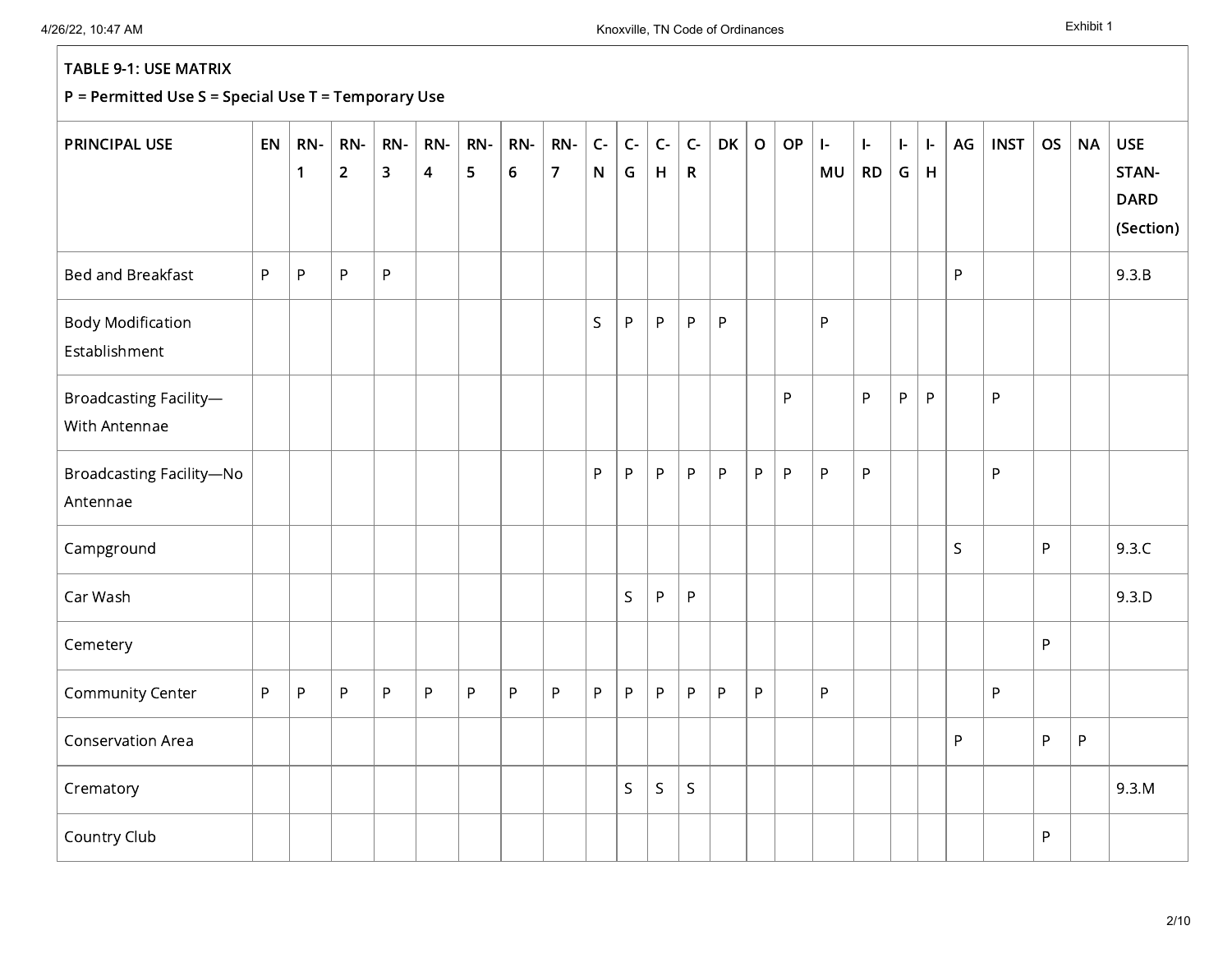| <b>PRINCIPAL USE</b>                            | EN      | RN-<br>$\mathbf{1}$ | RN-<br>$\overline{2}$ | RN-<br>3     | RN-<br>$\overline{\mathbf{4}}$ | RN-<br>5        | RN-<br>$\boldsymbol{6}$ | RN-<br>$\overline{7}$ | $\mathsf{C}\text{-}$<br>$\mathsf{N}$ | $C-$<br>G   | $C-$<br>H    | $C -$<br>$\mathsf{R}$ | DK        | $\mathsf O$  | OP             | $\vert$ -<br>MU | $\vert$ -<br><b>RD</b> | $\mathbf{I}$<br>G | ŀ.<br>$\mathsf H$ | AG | <b>INST</b> | <b>OS</b> | <b>NA</b> | <b>USE</b><br>STAN-<br><b>DARD</b><br>(Section) |
|-------------------------------------------------|---------|---------------------|-----------------------|--------------|--------------------------------|-----------------|-------------------------|-----------------------|--------------------------------------|-------------|--------------|-----------------------|-----------|--------------|----------------|-----------------|------------------------|-------------------|-------------------|----|-------------|-----------|-----------|-------------------------------------------------|
| <b>Cultural Facility</b>                        |         | $\mathbf S$         | S                     | $\mathbf S$  | $\overline{\mathbf{S}}$        | $\vert S \vert$ | $\mathbf S$             | $\mathbf S$           | l P                                  | P           | P            | P                     | P         | P            |                | P               |                        |                   |                   |    |             | P         |           |                                                 |
| Day Care Center                                 |         |                     |                       |              |                                |                 |                         |                       | l P                                  | P           | P            | P                     | P         | P            |                | P               | P                      |                   |                   |    |             |           |           | 9.3.E                                           |
| Day Care Home                                   | $\sf P$ | $\sf P$             | ${\sf P}$             | P            | P                              | $\sf P$         | $\sf P$                 | ${\sf P}$             |                                      |             |              |                       |           |              |                |                 |                        |                   |                   |    |             |           |           | 9.3.E                                           |
| Domestic Violence<br>Shelter                    | $\sf P$ | $\sf P$             | ${\sf P}$             | P            | P                              | P               | $\sf P$                 | $\sf P$               |                                      |             |              |                       |           |              |                |                 |                        |                   |                   |    | P           |           |           |                                                 |
| Drive-Through Facility                          |         |                     |                       |              |                                |                 |                         |                       |                                      | $\mathsf S$ | P            | ${\sf P}$             |           |              |                |                 |                        |                   |                   |    |             |           |           | 9.3.F                                           |
| Drug/Alcohol Treatment<br>Facility, Residential |         |                     |                       |              |                                |                 |                         |                       |                                      |             | S.           |                       |           | $\mathsf{S}$ |                |                 |                        |                   |                   |    | P           |           |           |                                                 |
| <b>Drug Treatment Clinic</b>                    |         |                     |                       |              |                                |                 |                         |                       |                                      | P           | $\mathsf{P}$ | ${\sf P}$             |           | P            | $\overline{P}$ |                 |                        |                   |                   |    | P           |           |           | 9.3.G                                           |
| Dwelling-Above the<br>Ground Floor              |         |                     |                       |              |                                |                 |                         |                       | P                                    | P.          | P            | P                     | P         | P            |                | P               |                        |                   |                   |    |             |           |           |                                                 |
| Dwelling-Manufactured<br>Home                   | $\sf P$ | $\sf P$             | ${\sf P}$             | P            | P                              | P               | ${\sf P}$               |                       |                                      |             |              |                       |           |              |                |                 |                        |                   |                   | S. |             |           |           | 9.3.H                                           |
| Dwelling-Multi-Family                           |         |                     |                       |              | P,S                            | $\sf P$         | ${\sf P}$               | ${\sf P}$             | P                                    | P           | P            | P                     | P         | P            |                | P               |                        |                   |                   |    |             |           |           | 9.3.1                                           |
| Dwelling-Townhouse                              |         |                     |                       | $\mathsf{S}$ | P,S                            | $\sf P$         | ${\sf P}$               | $\sf P$               | P                                    | P           | P            | P                     | ${\sf P}$ | $\sf P$      |                |                 |                        |                   |                   |    |             |           |           | 9.3.1                                           |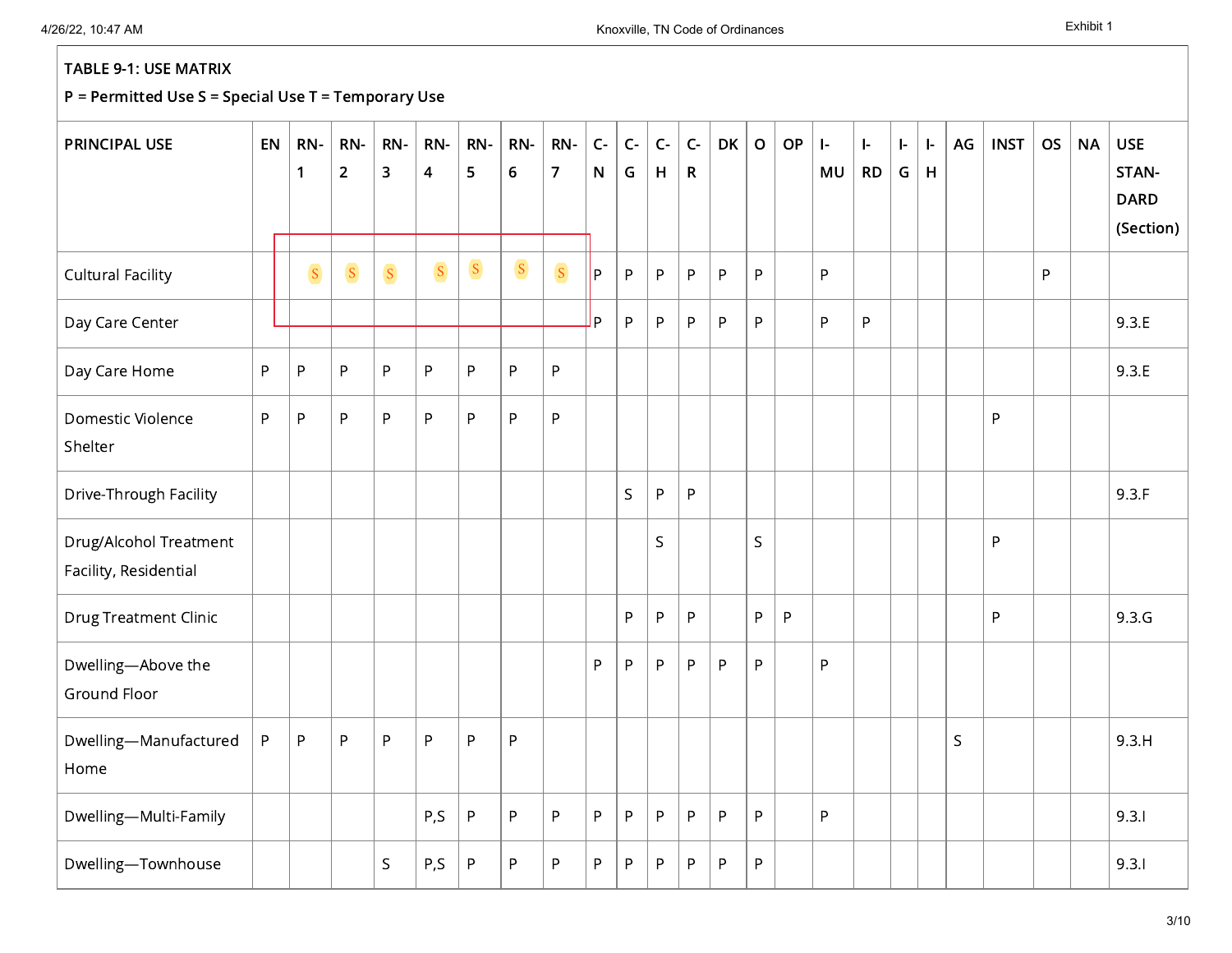| <b>PRINCIPAL USE</b>                                         | EN | RN-<br>$\mathbf{1}$ | RN-<br>$\overline{2}$ | RN-<br>$\mathbf{3}$ | RN-<br>$\overline{\mathbf{4}}$ | RN-<br>5     | RN-<br>$\boldsymbol{6}$ | RN-<br>$\overline{7}$ | $C -$<br>N   | $\mathsf{C}\text{-}$<br>G | $\mathsf{C}\text{-}$<br>H | $C -$<br>$\mathsf{R}$ | DK           | $\mathbf O$ | OP | $\mathbf{I}$<br>MU | $\mathbf{I}$<br><b>RD</b> | ŀ.<br>G | $\mathbf{L}$<br>H | AG          | <b>INST</b> | <b>OS</b> | <b>NA</b> | <b>USE</b><br>STAN-<br><b>DARD</b><br>(Section) |
|--------------------------------------------------------------|----|---------------------|-----------------------|---------------------|--------------------------------|--------------|-------------------------|-----------------------|--------------|---------------------------|---------------------------|-----------------------|--------------|-------------|----|--------------------|---------------------------|---------|-------------------|-------------|-------------|-----------|-----------|-------------------------------------------------|
| Dwelling-Single-Family                                       | P  | $\sf P$             | $\sf P$               | P                   | P                              | P            | $\sf P$                 |                       | $\mathsf{P}$ | P                         |                           |                       |              | P           |    | P                  |                           |         |                   | P.          |             |           |           |                                                 |
| Dwelling-Two-Family                                          |    | S                   | $\sf S$               | P                   | P                              | P            | $\sf P$                 |                       | P            | P                         |                           |                       |              | P           |    | $\mathsf{P}$       |                           |         |                   |             |             |           |           | 9.3                                             |
| Eating and Drinking<br>Establishment                         |    |                     |                       |                     |                                |              |                         |                       | $\mathsf S$  | P                         | P                         | P                     | P            |             |    | P                  | P                         | P       |                   |             |             |           |           |                                                 |
| Educational Facility-<br>Primary or Secondary                | P  | P                   | ${\sf P}$             | P                   | P                              | $\mathsf{P}$ | ${\sf P}$               | ${\sf P}$             |              | P                         | P                         | P                     | $\mathsf{P}$ |             |    | S                  |                           |         |                   |             | ${\sf P}$   |           |           |                                                 |
| Educational Facility-<br>University or<br>College/Vocational |    |                     |                       |                     |                                |              |                         |                       |              | P                         | P                         | $\mathsf S$           | $\sf P$      |             | P  | $\mathsf S$        | P                         | P       |                   | $\mathsf S$ | $\sf P$     |           |           |                                                 |
| <b>Financial Institution</b>                                 |    |                     |                       |                     |                                |              |                         |                       | P            | P                         | P                         | P                     | P            | P           | P  |                    | P                         |         |                   |             |             |           |           |                                                 |
| Financial Service,<br>Alternative                            |    |                     |                       |                     |                                |              |                         |                       |              | S                         | S.                        | $\mathsf S$           |              |             |    |                    |                           |         |                   |             |             |           |           | 9.3.K                                           |
| Food Bank                                                    |    |                     |                       |                     |                                |              |                         |                       |              |                           |                           |                       |              |             |    | P                  |                           | P       | P                 |             |             |           |           |                                                 |
| Food Pantry                                                  |    |                     |                       |                     |                                |              |                         |                       |              | $\sf S$                   | $\mathsf S$               |                       |              |             |    |                    |                           |         |                   |             | P           |           |           |                                                 |
| Food Truck Park                                              |    |                     |                       |                     |                                |              |                         |                       | $\mathsf S$  | P                         | P                         | P                     | P            |             |    | P                  | P                         |         |                   |             |             |           |           | 9.3.L                                           |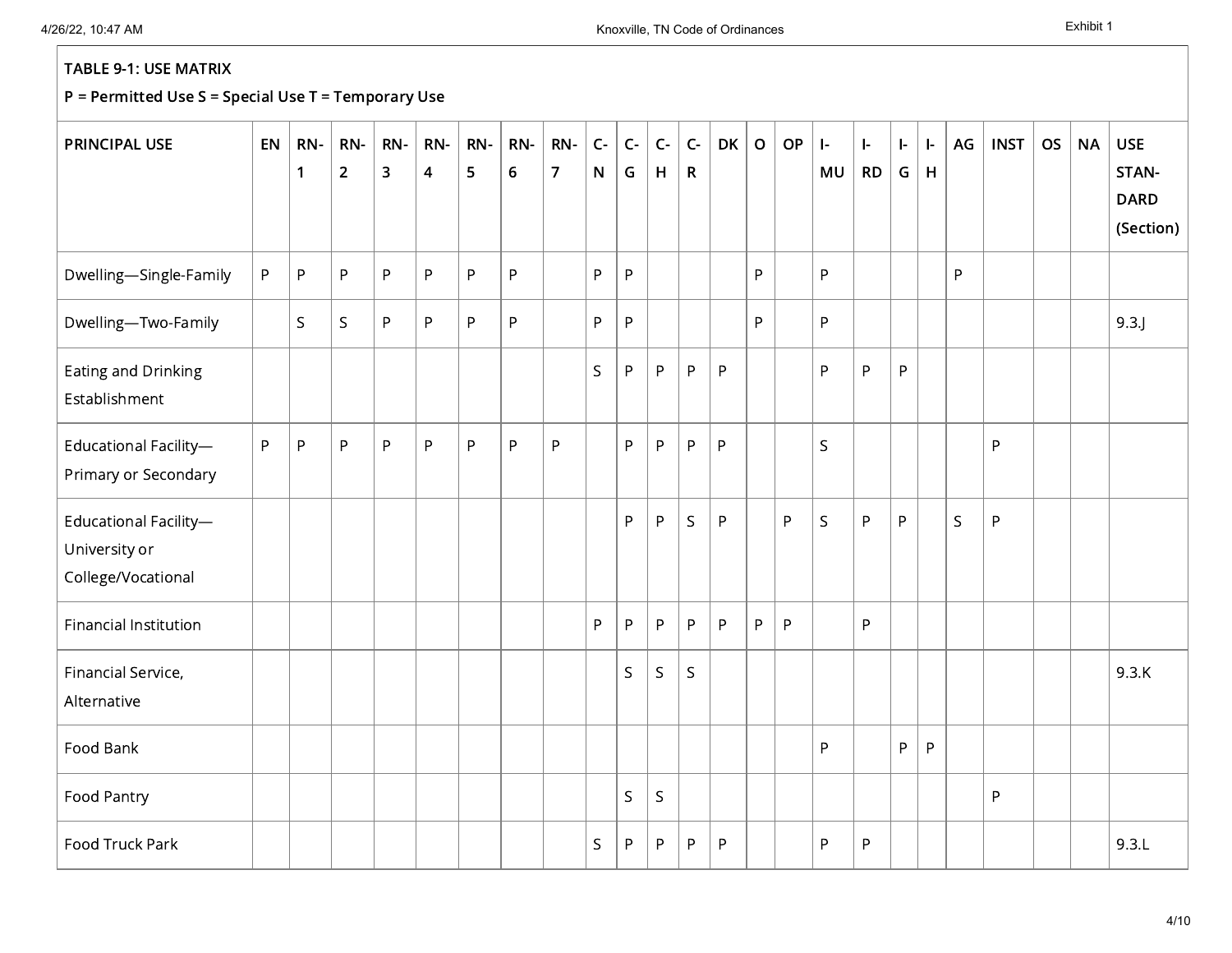| <b>PRINCIPAL USE</b>          | EN           | RN-<br>1     | RN-<br>$\overline{2}$ | RN-<br>3     | RN-<br>$\overline{\mathbf{4}}$ | RN-<br>5    | RN-<br>$6\phantom{1}6$ | RN-<br>$\overline{7}$ | $C -$<br>$\mathsf{N}$ | $C -$<br>G  | $C -$<br>H | $C -$<br>$\mathsf{R}$ | <b>DK</b> | $\mathsf{o}$ | OP           | $\left  \cdot \right $<br>MU | $\mathbf{I}$<br><b>RD</b> | $\left  \cdot \right $<br>G | $\mathsf{L}$<br>$\mathsf H$ | AG | <b>INST</b> | <b>OS</b> | <b>NA</b> | <b>USE</b><br>STAN-<br><b>DARD</b><br>(Section) |
|-------------------------------|--------------|--------------|-----------------------|--------------|--------------------------------|-------------|------------------------|-----------------------|-----------------------|-------------|------------|-----------------------|-----------|--------------|--------------|------------------------------|---------------------------|-----------------------------|-----------------------------|----|-------------|-----------|-----------|-------------------------------------------------|
| Fraternity/Sorority           |              |              |                       | $\mathsf S$  | S.                             | $\mathsf S$ | $\mathsf S$            |                       |                       |             |            |                       |           |              |              |                              |                           |                             |                             |    | P           |           |           |                                                 |
| Funeral Home                  |              |              |                       |              |                                |             |                        |                       |                       | $\mathsf S$ | S          | $\mathsf S$           |           |              |              |                              |                           |                             |                             |    |             |           |           | 9.3.M                                           |
| Garden, Community             | P            | $\mathsf{P}$ | P                     | P.           | P                              | P           | ${\sf P}$              | $\mathsf{P}$          | P                     | P.          | P          | P                     | $\sf P$   | P            | $\mathsf{P}$ | P                            | $\mathsf{P}$              | P                           | P                           | P  | P           | P         |           | 9.3.N                                           |
| Garden, Market                | $\mathsf{S}$ | $\sf S$      | $\mathsf S$           | $\mathsf{S}$ | $\mathsf{S}$                   | S.          | $\mathsf S$            | $\mathsf S$           | P                     | P           | P          | P                     | $\sf P$   | P            | $\mathsf{P}$ | P                            | $\mathsf{P}$              | P                           | P                           | P  | P           | P         |           | 9.3.N                                           |
| Garden, Personal              | P            | $\mathsf{P}$ | P                     | P            | P                              | P           | $\sf P$                | $\sf P$               | P                     | P           | P          | P                     | P         | P            | P            | P                            | P                         | P                           | P                           | P  | P           | P         |           | 9.3.N                                           |
| <b>Gas Station</b>            |              |              |                       |              |                                |             |                        |                       | S                     | $\mathsf S$ | P          | P                     |           |              |              | $\mathsf{S}$                 | $\mathsf S$               | P.                          | P                           |    |             |           |           | 9.3.0                                           |
| Golf Course/Driving<br>Range  |              |              |                       |              |                                |             |                        |                       |                       |             | P          | P                     |           |              |              |                              |                           |                             |                             |    |             | P         |           |                                                 |
| Government<br>Office/Facility |              |              |                       |              |                                |             |                        |                       | P                     | P           | P          | P                     | P         | P.           | P            | P                            | P                         | P                           | P                           |    | P           |           |           |                                                 |
| Greenhouse/Nursery-<br>Retail |              | $\mathsf S$  | $\mathsf S$           | $\mathsf{S}$ | $\mathsf{S}$                   | $\mathsf S$ | S                      | $\mathsf S$           | $\mathsf S$           | P           | P          | P                     |           | S.           |              |                              |                           |                             |                             | P  |             |           |           |                                                 |
| Group Home                    | P            | $\sf P$      | P                     | P            | P                              | P           | ${\sf P}$              |                       |                       |             |            |                       |           |              |              |                              |                           |                             |                             |    |             |           |           |                                                 |
| Halfway House                 |              |              |                       |              |                                | S           | $\sf S$                | $\sf S$               |                       | P           | P          | P                     | P         | S            | $\mathsf{S}$ | $\mathsf S$                  |                           |                             |                             |    | P           |           |           |                                                 |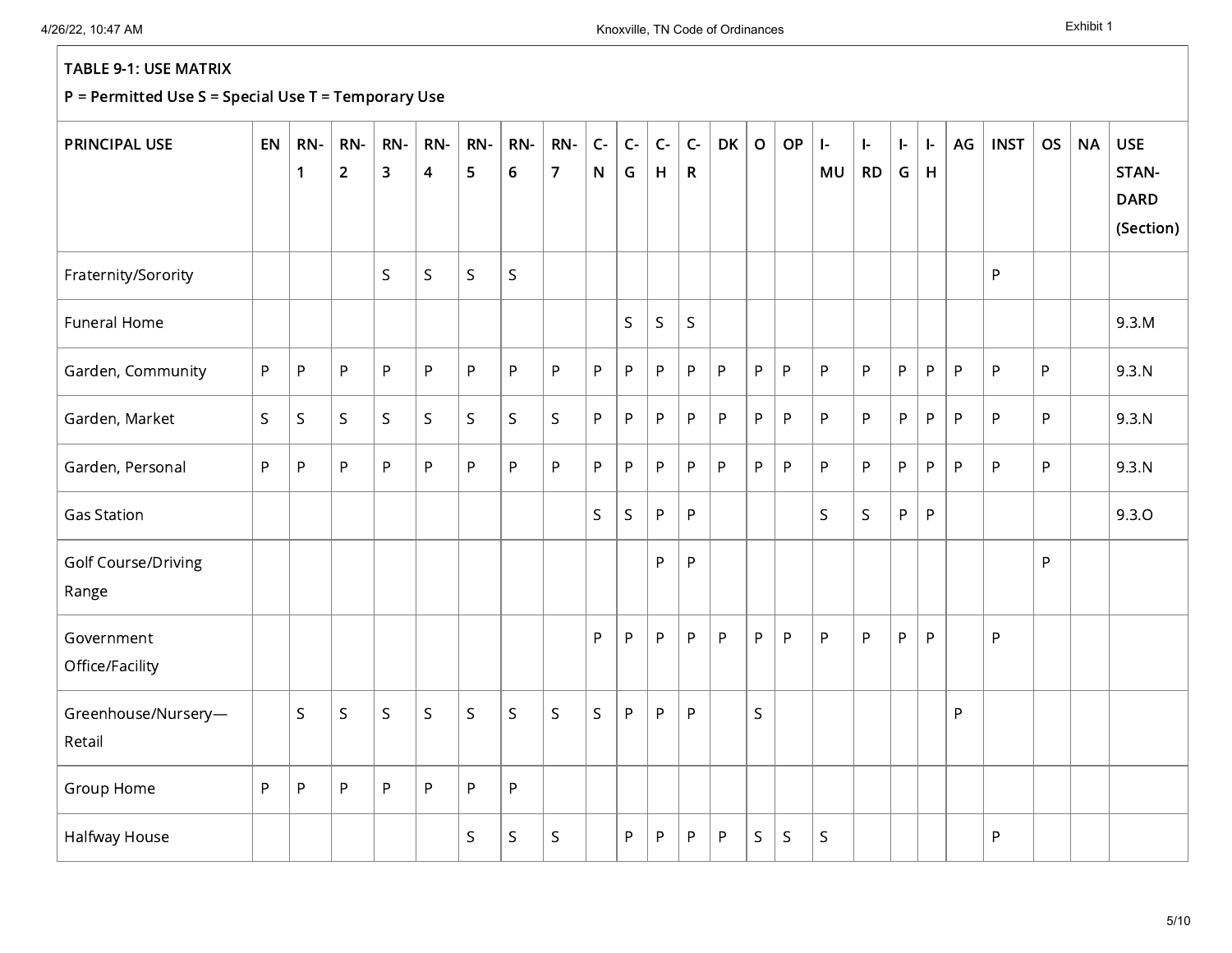| <b>PRINCIPAL USE</b>                 | EN | RN-<br>$\mathbf{1}$ | RN-<br>$\overline{2}$ | RN-<br>$\overline{\mathbf{3}}$ | RN-<br>$\overline{\mathbf{4}}$ | RN-<br>5 | RN-<br>$6\phantom{a}$ | RN-<br>$\overline{7}$ | $\mathsf{C}\text{-}$<br>$\mathsf{N}\xspace$ | $\mathsf{C}\text{-}$<br>G | $\mathsf{C}\text{-}$<br>$\mathsf H$ | $\mathsf{C}\text{-}$<br>$\mathsf{R}$ | DK          | $\mathbf O$ | OP | $\mathsf{I}\text{-}$<br>MU | $\vert$ -<br>RD | $\left\vert -\right\rangle$<br>G | ŀ.<br>H      | AG           | <b>INST</b>                                         | <b>OS</b> | <b>NA</b> | <b>USE</b><br>STAN-<br><b>DARD</b><br>(Section) |
|--------------------------------------|----|---------------------|-----------------------|--------------------------------|--------------------------------|----------|-----------------------|-----------------------|---------------------------------------------|---------------------------|-------------------------------------|--------------------------------------|-------------|-------------|----|----------------------------|-----------------|----------------------------------|--------------|--------------|-----------------------------------------------------|-----------|-----------|-------------------------------------------------|
| <b>Healthcare Facility</b>           |    |                     |                       |                                |                                |          |                       |                       |                                             |                           |                                     | S                                    |             |             | S  |                            | $\mathsf S$     |                                  |              |              | P                                                   |           |           |                                                 |
| Heavy Retail, Rental, and<br>Service |    |                     |                       |                                |                                |          |                       |                       |                                             |                           | $\sf P$                             | P                                    |             |             |    |                            |                 | P.                               |              | $\mathsf{S}$ |                                                     |           |           |                                                 |
| Heliport                             |    |                     |                       |                                |                                |          |                       |                       |                                             |                           |                                     |                                      |             |             | S. | $\mathsf{S}$               | $\mathsf S$     | $\mathsf S$                      | $\mathsf{S}$ |              | $\mathsf{S}$                                        |           |           |                                                 |
| Homeless Shelter                     |    |                     |                       |                                |                                |          |                       |                       |                                             |                           | $\mathsf S$                         | $\sf S$                              | $\mathsf S$ |             |    |                            |                 |                                  |              |              | $\mathsf{P}% _{0}\left( \mathsf{P}_{0}\right) ^{T}$ |           |           |                                                 |
| Hotel                                |    |                     |                       |                                |                                |          |                       |                       |                                             | P                         | P                                   | P                                    | ${\sf P}$   |             | P  | P                          | P               |                                  |              |              |                                                     |           |           |                                                 |
| Impound Lot                          |    |                     |                       |                                |                                |          |                       |                       |                                             |                           |                                     |                                      |             |             |    |                            |                 |                                  | P            |              |                                                     |           |           | 9.3.P                                           |
| Independent Living<br>Facility       |    |                     |                       | S.                             | $\sf S$                        | $\sf P$  | $\sf P$               | $\sf P$               | P                                           | P                         | $\sf P$                             | $\sf P$                              | ${\sf P}$   | $\mathsf S$ |    |                            |                 |                                  |              |              |                                                     |           |           |                                                 |
| Industrial-Craft                     |    |                     |                       |                                |                                |          |                       |                       |                                             | P                         | P                                   | P                                    | ${\sf P}$   |             |    | P                          |                 | P                                |              |              |                                                     |           |           | 9.3.Q                                           |
| Industrial-General                   |    |                     |                       |                                |                                |          |                       |                       |                                             |                           |                                     |                                      |             |             |    | P                          | P               | P                                | $\sf P$      |              |                                                     |           |           |                                                 |
| Industrial-Heavy                     |    |                     |                       |                                |                                |          |                       |                       |                                             |                           |                                     |                                      |             |             |    |                            |                 |                                  | P            |              |                                                     |           |           |                                                 |
| <b>Industrial Design</b>             |    |                     |                       |                                |                                |          |                       |                       | P                                           | P                         | $\sf P$                             | ${\sf P}$                            | ${\sf P}$   |             | P  | P                          | P               | P.                               |              |              |                                                     |           |           |                                                 |
| Kennel                               |    |                     |                       |                                |                                |          |                       |                       |                                             |                           | S                                   | $\sf S$                              |             |             |    | $\mathsf{S}$               |                 |                                  |              | P            |                                                     |           |           | 9.3.A1                                          |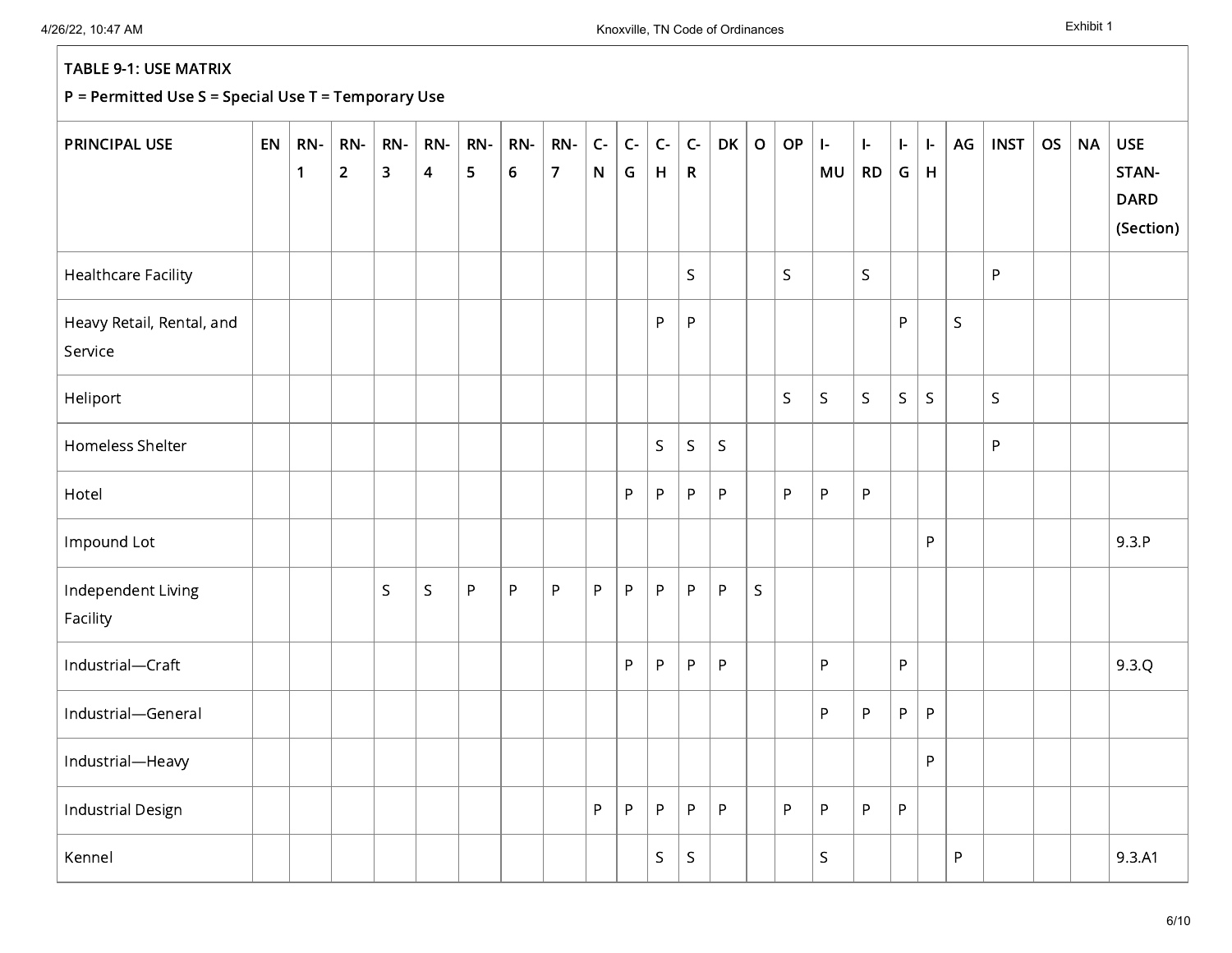| <b>PRINCIPAL USE</b>                 | EN           | RN-<br>$\mathbf{1}$ | RN-<br>$\overline{2}$ | RN-<br>3     | RN-<br>$\overline{\mathbf{4}}$ | RN-<br>5    | RN-<br>$\boldsymbol{6}$ | RN-<br>$\overline{7}$ | $\mathsf{C}\text{-}$<br>${\sf N}$ | $\mathsf{C}\text{-}$<br>G | $C -$<br>H   | $C -$<br>$\mathsf{R}$ | <b>DK</b>    | $\mathsf O$ | OP           | $\mathbf{I}$<br>MU | $\left  - \right $<br><b>RD</b> | $\mathbf{I}$<br>G | ŀ.<br>$\mathsf H$ | AG | <b>INST</b> | <b>OS</b> | <b>NA</b> | <b>USE</b><br>STAN-<br><b>DARD</b><br>(Section) |
|--------------------------------------|--------------|---------------------|-----------------------|--------------|--------------------------------|-------------|-------------------------|-----------------------|-----------------------------------|---------------------------|--------------|-----------------------|--------------|-------------|--------------|--------------------|---------------------------------|-------------------|-------------------|----|-------------|-----------|-----------|-------------------------------------------------|
| Live Entertainment-<br>Secondary Use |              |                     |                       |              |                                |             |                         |                       |                                   | P                         | P            | $\sf P$               | $\mathsf{P}$ |             |              | P                  |                                 |                   |                   |    |             |           |           |                                                 |
| Live Performance Venue               |              |                     |                       |              |                                |             |                         |                       |                                   | S                         | $\mathsf{P}$ | ${\sf P}$             | S            |             |              | P                  |                                 |                   |                   |    |             |           |           |                                                 |
| Live/Work                            |              |                     |                       |              |                                |             |                         |                       | $\mathsf{P}$                      | P                         |              |                       | P            | P           |              | P                  |                                 |                   |                   |    |             |           |           | 9.3.R                                           |
| Lodge/Meeting Hall                   |              |                     |                       |              |                                |             |                         |                       | P                                 | P                         | P            | P                     | ${\sf P}$    | P           |              | P                  | $\mathsf{P}$                    | P                 | P                 | P  |             |           |           | 9.3.S                                           |
| Marina                               |              |                     |                       |              |                                |             |                         |                       |                                   | S                         |              |                       |              |             |              | $\mathsf S$        |                                 | $\mathsf S$       |                   |    |             | S         |           | $9.3 \cdot T$                                   |
| Medical/Dental<br>Office/Clinic      |              |                     |                       |              |                                |             |                         |                       | $\mathsf S$                       | P                         | P.           | ${\sf P}$             | ${\sf P}$    | P           | $\mathsf{P}$ |                    | $\mathsf S$                     |                   |                   |    |             |           |           |                                                 |
| Micro-<br>Brewery/Distillery/Winery  |              |                     |                       |              |                                |             |                         |                       | $\mathsf{S}$                      | P                         | P            | ${\sf P}$             | $\mathsf{P}$ |             |              | P                  |                                 | P                 |                   |    |             |           |           | 9.3U                                            |
| Neighborhood<br>Nonresidential Reuse | $\mathsf{S}$ | $\mathsf S$         | $\sf S$               | $\mathsf{S}$ | $\mathsf S$                    | $\mathsf S$ | $\mathsf S$             | $\sf S$               |                                   |                           |              |                       |              |             |              |                    |                                 |                   |                   |    |             |           |           | 9.3V                                            |
| Nightclub                            |              |                     |                       |              |                                |             |                         |                       |                                   | $\mathsf S$               | $\mathsf S$  | $\mathsf S$           | $\mathsf S$  |             |              |                    |                                 |                   |                   |    |             |           |           |                                                 |
| Office                               |              |                     |                       |              |                                |             |                         |                       | P                                 | P                         | P            | P                     | $\sf P$      | P           | $\mathsf{P}$ | $\mathsf P$        | P                               | ${\sf P}$         | P                 |    | P           |           |           |                                                 |
| Parking Lot                          |              |                     |                       |              |                                |             |                         |                       |                                   | S                         | $\mathsf S$  | P                     |              |             |              |                    |                                 |                   |                   |    | P           |           |           | Art. 11                                         |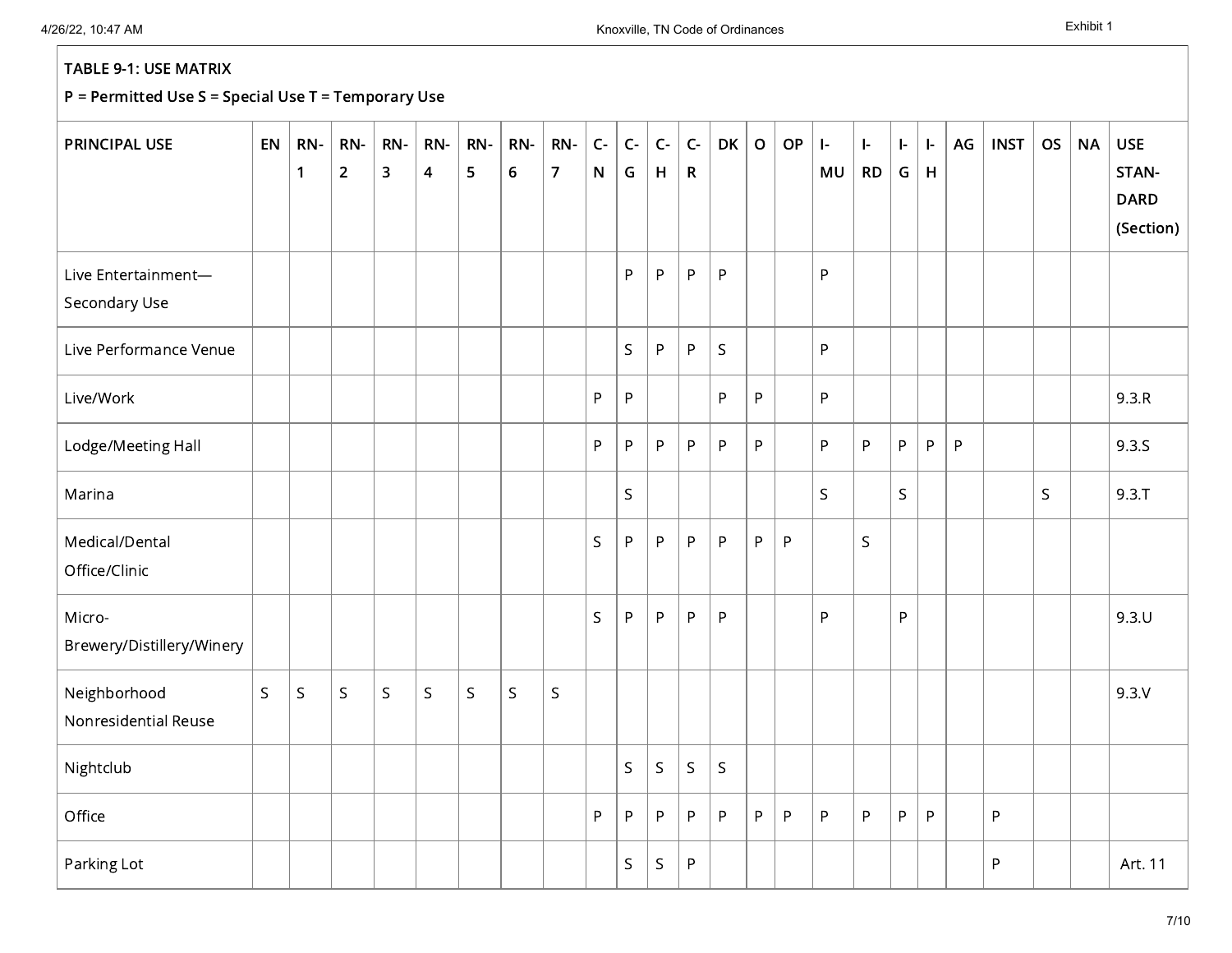| <b>PRINCIPAL USE</b>                 | EN          | RN-<br>$\mathbf{1}$ | RN-<br>$\overline{2}$ | RN-<br>3 | RN-<br>$\overline{\mathbf{4}}$ | RN-<br>5    | RN-<br>$\boldsymbol{6}$ | RN-<br>$\overline{7}$ | $C -$<br>$\mathsf{N}$ | $C -$<br>G   | $C -$<br>H  | $C -$<br>$\mathsf{R}$ | <b>DK</b>    | $\mathbf O$ | <b>OP</b> | $\mathbf{I}$<br>MU | ŀ.<br><b>RD</b> | ŀ.<br>G | ŀ.<br>H      | AG           | <b>INST</b> | <b>OS</b> | <b>NA</b> | <b>USE</b><br>STAN-<br><b>DARD</b><br>(Section) |
|--------------------------------------|-------------|---------------------|-----------------------|----------|--------------------------------|-------------|-------------------------|-----------------------|-----------------------|--------------|-------------|-----------------------|--------------|-------------|-----------|--------------------|-----------------|---------|--------------|--------------|-------------|-----------|-----------|-------------------------------------------------|
| Parking Structure                    |             |                     |                       |          |                                |             |                         |                       |                       | P            | $\sf P$     | P                     | P            |             | P         | P                  | P               |         |              |              | P           |           |           | Art. 11                                         |
| Personal Service<br>Establishment    |             |                     |                       |          |                                |             |                         |                       | P                     | P.           | P           | P                     | P            | P           |           | P                  | P               | P       |              |              |             |           |           |                                                 |
| Place of Worship                     | $\mathsf S$ | $\mathsf S$         | S                     | S.       | $\mathsf S$                    | S           | $\sf S$                 | $\mathsf S$           | P                     | $\mathsf{P}$ | P           | P                     | $\sf P$      | P           | P         |                    |                 |         |              | P            | P           |           |           |                                                 |
| Pre-School/Kindergarten              | S.          | $\mathsf S$         | $\mathsf{S}$          | S.       | S.                             | $\mathsf S$ | $\mathsf S$             | $\mathsf{S}$          | P.                    | P.           | P           | P                     | $\mathsf{P}$ | P           |           | $\mathsf{S}$       |                 |         |              |              |             | S         |           | 9.3.W                                           |
| Public Park                          | P           | $\mathsf{P}$        | P                     | P        | P                              | P           | P                       | P                     | P                     | P            | P           | P                     | $\sf P$      | P           | P         | P                  | $\mathsf{P}$    |         |              | P            | P           | ${\sf P}$ | P         |                                                 |
| <b>Public Safety Facility</b>        | S           | $\sf S$             | $\mathsf{S}$          | S.       | S.                             | $\mathsf S$ | $\sf S$                 | $\mathsf{S}$          | P.                    | P.           | P           | P                     | $\mathsf{P}$ | P           | P         | P                  | P               | P       | P            | P            | P           |           |           |                                                 |
| Public Works Facility                |             |                     |                       |          |                                |             |                         |                       |                       |              | P           | P                     |              |             |           | P.                 |                 | P.      | $\mathsf{P}$ | P            |             |           |           |                                                 |
| <b>Reception Facility</b>            |             |                     |                       |          |                                |             |                         |                       |                       | P.           | ${\sf P}$   | P                     | P            |             |           | $\mathsf{S}$       |                 |         |              | $\mathsf{S}$ |             |           |           | 9.3.X                                           |
| Research and<br>Development          |             |                     |                       |          |                                |             |                         |                       |                       |              |             |                       |              |             | P         | P                  | P               | P       | $\sf P$      |              |             |           |           |                                                 |
| <b>Residential Care Facility</b>     |             |                     |                       |          |                                | $\mathsf S$ | $\mathsf{P}$            | $\mathsf{P}$          | S                     | S            | $\mathsf S$ | $\sf S$               | S            |             |           |                    |                 |         |              |              | P           |           |           | 9.3Y                                            |
| <b>Retail Goods</b><br>Establishment |             |                     |                       |          |                                |             |                         |                       | P                     | P            | ${\sf P}$   | P                     | P            |             |           | P                  | P               | P       |              |              |             |           |           |                                                 |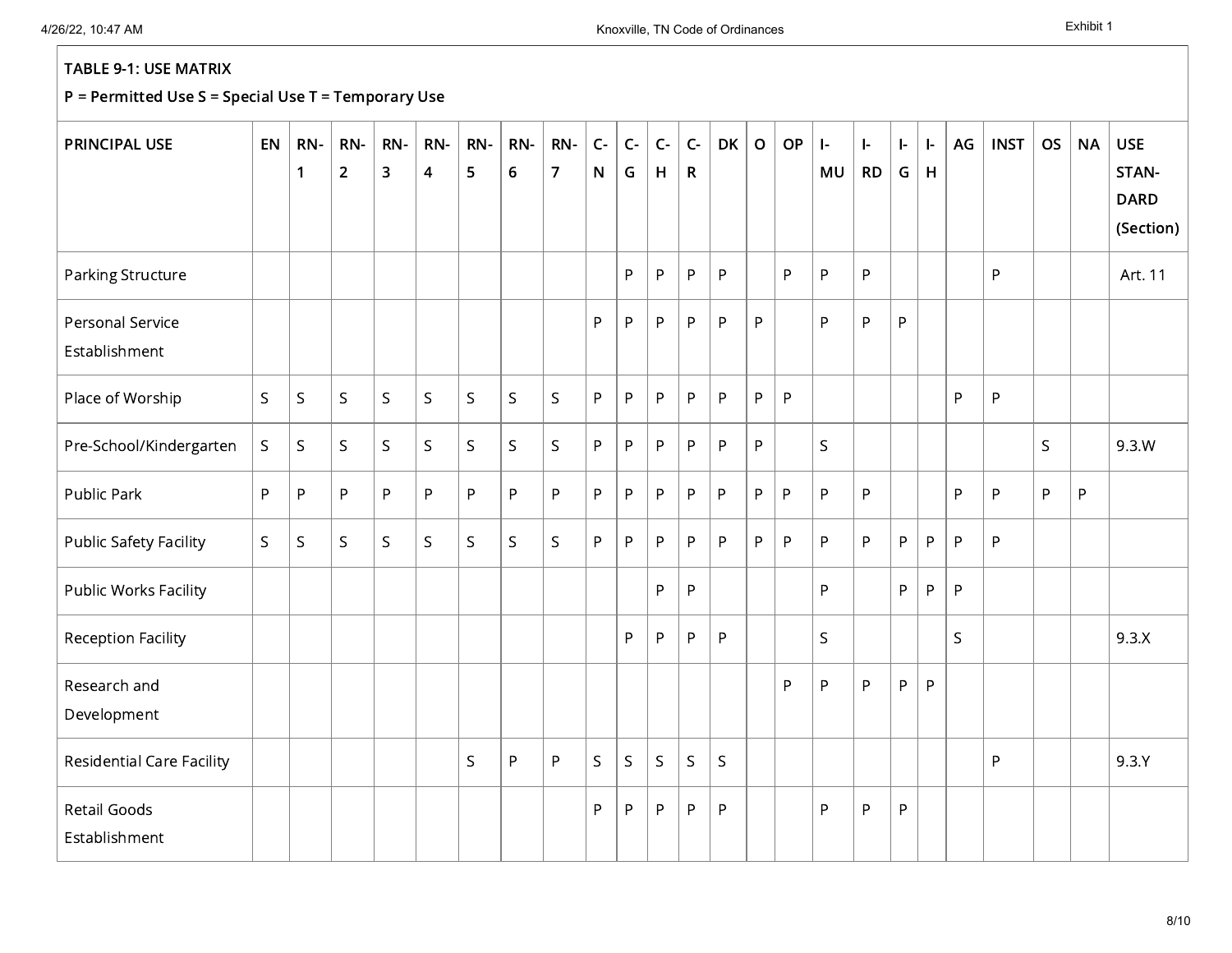| <b>PRINCIPAL USE</b>                    | EN | RN-<br>1 | RN-<br>$\overline{2}$ | RN-<br>$\overline{\mathbf{3}}$ | RN-<br>$\overline{\mathbf{4}}$ | RN-<br>5    | RN-<br>$\boldsymbol{6}$ | RN-<br>$\overline{7}$ | $C -$<br>${\sf N}$ | $C -$<br>G  | $C -$<br>H  | $C -$<br>$\mathsf{R}$ | <b>DK</b>   | $\mathbf O$ | OP | $\left  \cdot \right $<br>MU | $\mathbf{I}$<br><b>RD</b> | ŀ.<br>G | $\mathbf{L}$<br>$\mathsf H$ | AG          | <b>INST</b> | <b>OS</b> | <b>NA</b> | <b>USE</b><br>STAN-      |
|-----------------------------------------|----|----------|-----------------------|--------------------------------|--------------------------------|-------------|-------------------------|-----------------------|--------------------|-------------|-------------|-----------------------|-------------|-------------|----|------------------------------|---------------------------|---------|-----------------------------|-------------|-------------|-----------|-----------|--------------------------|
|                                         |    |          |                       |                                |                                |             |                         |                       |                    |             |             |                       |             |             |    |                              |                           |         |                             |             |             |           |           | <b>DARD</b><br>(Section) |
| Retail Liquor Stores                    |    |          |                       |                                |                                |             |                         |                       |                    | P           | P           | ${\sf P}$             | $\sf P$     |             |    | P                            |                           |         |                             |             |             |           |           |                          |
| Salvage Yard                            |    |          |                       |                                |                                |             |                         |                       |                    |             |             |                       |             |             |    |                              |                           |         | $\mathsf S$                 |             |             |           |           | 9.3.Z                    |
| Self-Storage Facility:<br>Enclosed      |    |          |                       |                                |                                |             |                         |                       |                    | $\mathsf S$ | P           | ${\sf P}$             |             |             |    | P                            |                           | P       | $\mathsf{P}$                |             |             |           |           | 9.3.AA                   |
| Self-Storage Facility:<br>Outdoor       |    |          |                       |                                |                                |             |                         |                       |                    |             | $\mathsf S$ | P                     |             |             |    |                              |                           | P       | P                           |             |             |           |           | 9.3.AA                   |
| Social Service Center                   |    |          |                       |                                |                                |             |                         |                       |                    | S           | S.          | S                     | $\mathsf S$ |             |    |                              |                           |         |                             |             | P           |           |           |                          |
| Solar Farm                              |    |          |                       |                                | S                              | $\mathsf S$ | $\mathsf{S}$            | $\mathsf S$           |                    |             | S           | $\mathsf S$           |             |             | P  |                              | P                         | P       | P                           | $\mathsf S$ | S           |           |           | 9.3.BB                   |
| Storage Yard, Outdoor                   |    |          |                       |                                |                                |             |                         |                       |                    |             | P           |                       |             |             |    |                              |                           | P       | P                           |             |             |           |           | 9.3.CC                   |
| Storage Yard, Outdoor-<br>Secondary Use |    |          |                       |                                |                                |             |                         |                       |                    |             | P           | ${\sf P}$             |             |             |    | $\mathsf S$                  |                           | P       | P                           |             |             |           |           | 9.3.CC                   |
| Vehicle Dealership                      |    |          |                       |                                |                                |             |                         |                       |                    |             | P           | ${\sf P}$             |             |             |    |                              |                           |         |                             |             |             |           |           |                          |
| Vehicle Operation Facility              |    |          |                       |                                |                                |             |                         |                       |                    |             |             |                       |             |             |    |                              |                           | P       | $\mathsf{P}$                |             |             |           |           |                          |
| Vehicle Rental-Indoor                   |    |          |                       |                                |                                |             |                         |                       |                    | S           | P           | P                     | S           |             |    |                              |                           |         |                             |             |             |           |           |                          |